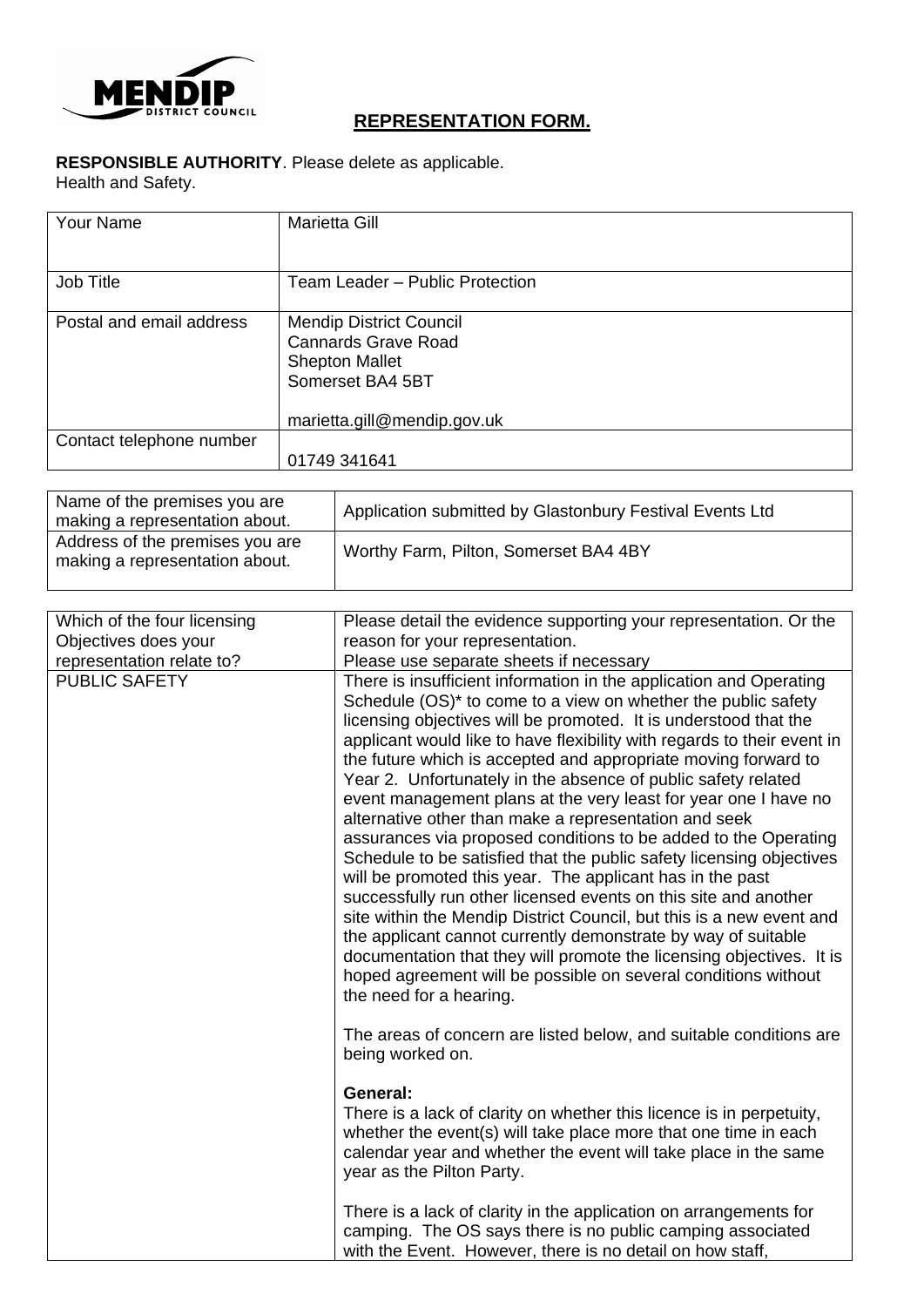hospitality and performers camping will be managed, which could be for up to 10,000 persons. Further it is understood that planning permission for camping on Worthy Farm has been agreed and it is not clear on whether public camping at the Worthy Farm Family campsite will take place at the same time as future events or how liaison and oversight will be managed over the two.

There is a lack of clarity in the OS on whether the same programme will be delivered on the two consecutive days. If there is a different programme how will car parks be managed to ensure they are not used as by people wanting to sleep in their cars if they are attending both days?

### **Covid:**

I am confident that Covid requirements sit outside of the Licensing application process. Even if the September Event is licensed it may still not be able to go ahead because of Covid restrictions. The latest Government guidance outline the intention to relieve restrictions through a Step by Step process -

[https://www.gov.uk/government/publications/coronavirus-covid-](https://www.gov.uk/government/publications/coronavirus-covid-19-organised-events-guidance-for-local-authorities/coronavirus-covid-19-organised-events-guidance-for-local-authorities)[19-organised-events-guidance-for-local-authorities/coronavirus](https://www.gov.uk/government/publications/coronavirus-covid-19-organised-events-guidance-for-local-authorities/coronavirus-covid-19-organised-events-guidance-for-local-authorities)[covid-19-organised-events-guidance-for-local-authorities](https://www.gov.uk/government/publications/coronavirus-covid-19-organised-events-guidance-for-local-authorities/coronavirus-covid-19-organised-events-guidance-for-local-authorities)*.* Covid planning will need to run alongside the Event Planning Process with Public Health and it is reassuring that there is a commitment in the application to comply with the guidance at the time of the event whatever that will be.

The Government is clear in their guidance that Local Authorities may use their powers to restrict or prohibit events if there is a serious or imminent risk to public health so as a minimum at this time I would expect to also see in the Operating Schedule reference to a robust cancellation policy that relates to Covid risks in year one.

# **Audience Profile:**

The Operating Schedule refers to an audience profile, but there is no indication of what the profile is. The audience profile will influence all plans particularly in relation to public safety. There is no clarity on whether the licence holders expects there to be Under 18's at the event and if so whether they be accompanied by an adult or there will be any limits on the number of Under 18's that can accompany an adult?

In year one I would expect the Safeguarding plan to include ticketing policy with regards to Under 18's and all event management plans to outline risk assessment and specific controls in relation to audience profile.

# **Management and Control:**

There is a lack of detail on how the event will be managed and controlled. It is appreciated that event personnel and appointed contractors may change but at this stage I would expect to see a draft management structure, with defined roles and responsibilities to ensure the event is run safely.

#### **Public Liability Insurance**

There is no information in the Operating Schedule on Public Liability Insurance either for the applicant or what steps are taken to ensure Contractors engaged by the applicant have adequate cover.

#### **Operating Schedule:**

In the absence of more detailed draft EMP's being available now I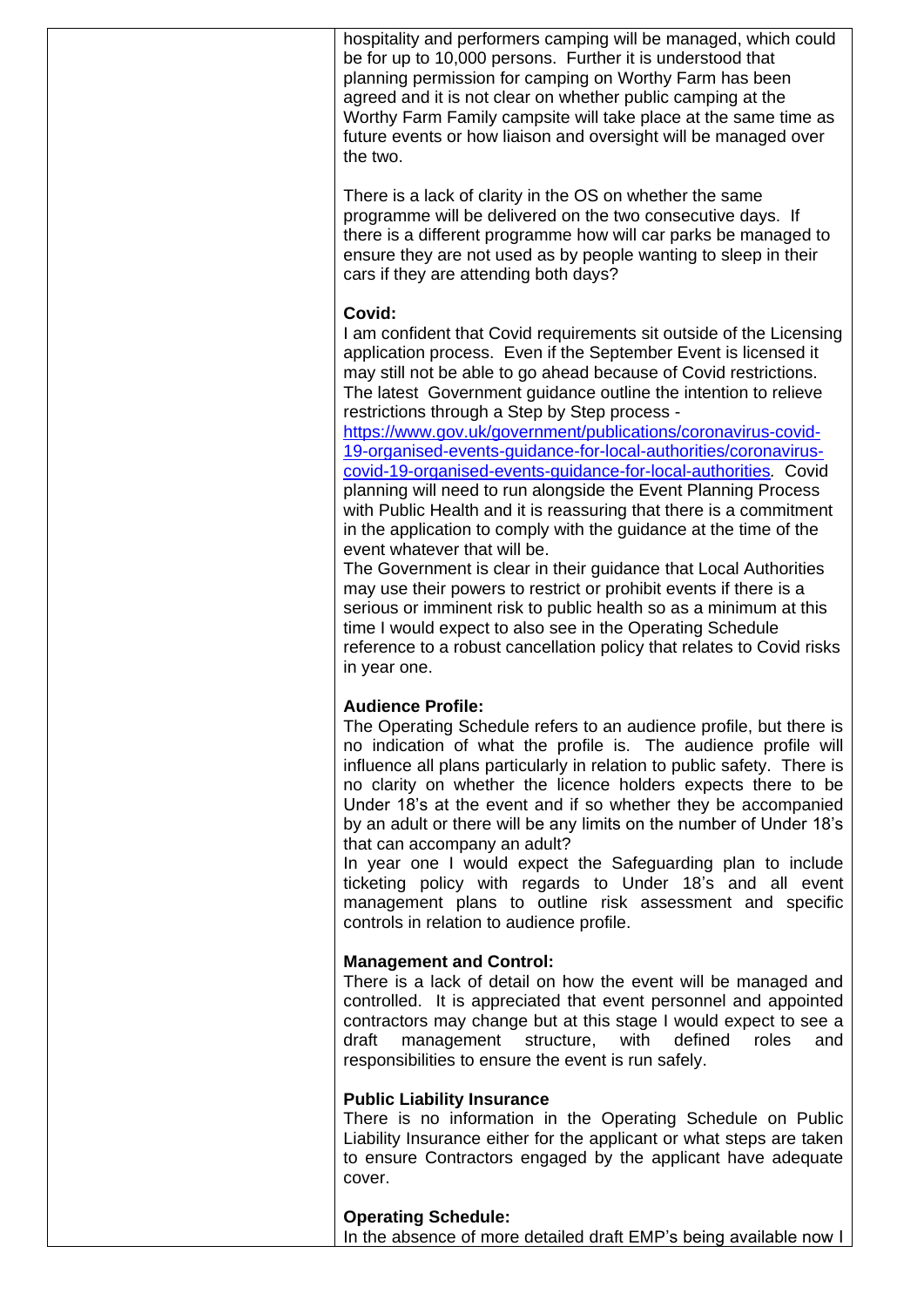would expect reference to listed EMP's being written for Year One with reference to and at least to the standards published in The Purple Guide - <https://www.thepurpleguide.co.uk/> and the Event Industry Forum website quidelines [https://www.eventsindustryforum.co.uk/index.php.](https://www.eventsindustryforum.co.uk/index.php)

### **Lighting:**

There is little detail within the OS or a commitment to provide lighting after the hours of darkness and on routes to and from the car parks and bus stop.

### **Protection of Ticket Holders Hearing**

There is no commitment to minimise the risks to hearing of ticket holders and others not at work from loud music.

### **Information and welfare**

There is no detail within the application or OS on how the applicant will provide information to the public attending the event in advance or during the event itself.

### **Amusements/Fairground Rides**

There is no detail within the application or OS on whether there will be any amusement or fairground rides at the event.

### **Fireworks, Lasers and Special Effects**

There is no detail within the application or OS on whether there will be any fireworks, lasers or special effects at the event.

# **Fencing**

There is no detail within the OS on the type of fencing that will be in place or whether the walkways to and from the car parks will be place. I would expect this detail to be in the infrastructure plan.

# **Water**

There is no detail in the OS on the provision of free water at the event. As a minimum I would expect free potable drinking water to be available to the public within the licensed red line and in the main stage pit area.

#### **Vehicular Pedestrian Conflict**

There is no detail within the OS as to how vehicular pedestrian conflict will be managed. As a minimum I would expect there to be a no vehicle movements (other than emergency vehicles) policy within the red licensed area when the public are at the event and the arena open. Vehicular pedestrian conflict within the car parks, bus station and respective egress access routes and including pedestrian access to the event should be addressed in the traffic and transport arrangements plan.

#### **Car Parks and Bus Station**

There is no detail in the OS as to what facilities (drinking water, concessions, toilets and lighting) and management (stewarding and security) will be provided in the car parks and bus station. I would expect these issues to be addressed in the traffic and transport arrangements plan and/or infrastructure plan.

#### **Crowd Safety**

In terms of crowd safety EMP I would expect circulation and access/egress planning in addition to capacities to be available in the crowd safety plan.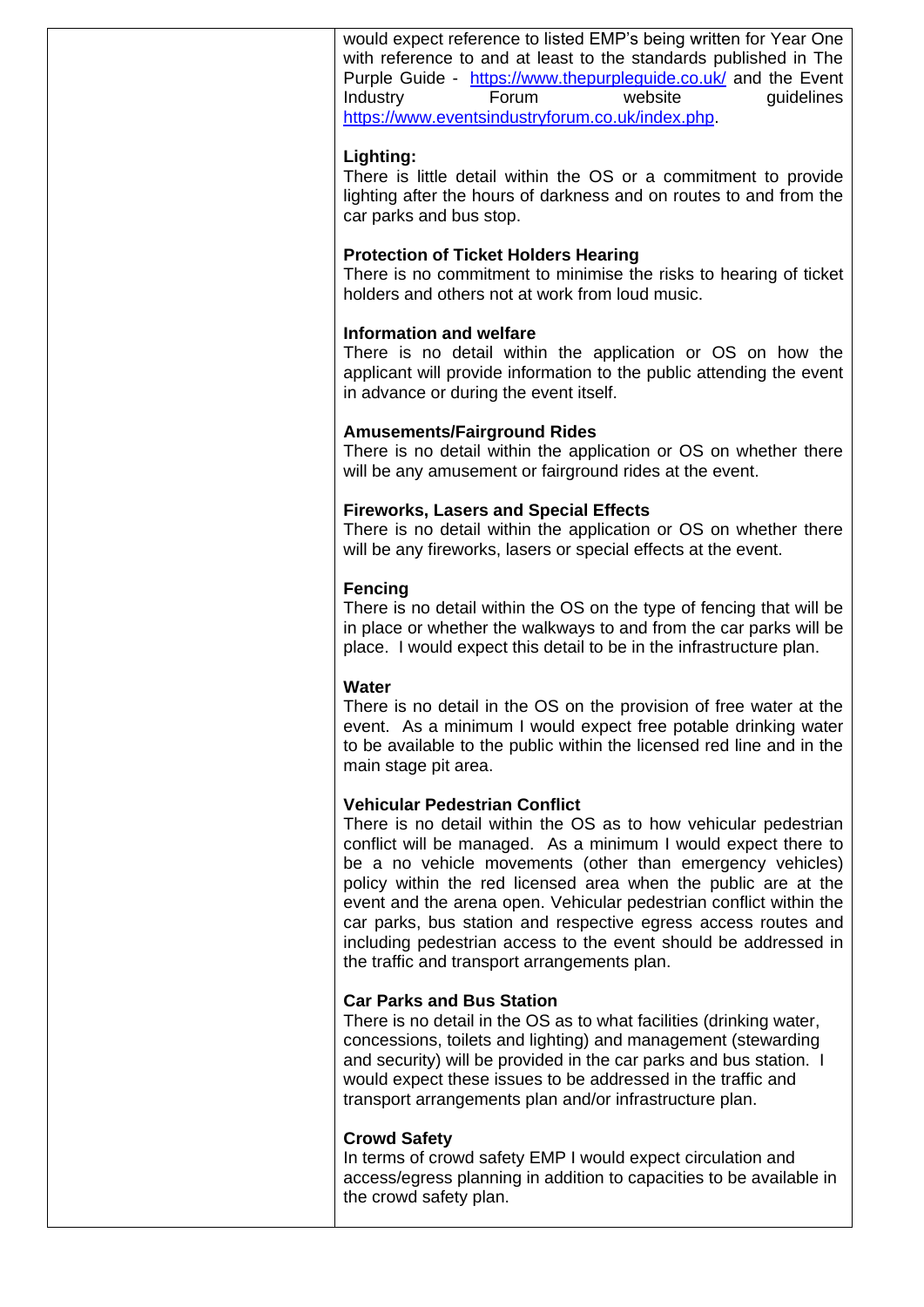\*Second Application and Updated Operating Schedule emailed by Jen Mackley on 15.04.21

Suggested conditions that could be added to the licence to remedy your representation or other suggestions you would like the Licensing Sub Committee to take into account. Please use separate sheets where necessary and refer to checklist.

I have suggested some conditions below and will be happy to work towards drafting further conditions or agreement that issues identified will be incorporated into named event management plans.

Suggested Conditions:

## **Lighting**

The applicant shall ensure adequate lighting is provided to the licensed area, all access/exit routes to and from the licensed site, and toilet blocks when the public are on Glastonbury Festival Events Ltd event site.

# **Protection of Ticket Holders Hearing**

The applicant shall ensure persons attending the event shall not be allowed within 3m of any operational loudspeaker with a rated power output in excess of 1Kw.

The applicant shall ensure the peak sound pressure level in the public areas shall not exceed 140dB and the Equivalent Continuous Sound Level in audience areas shall not exceed 109dB A  $_{(Leaf 1 minute)}$ .

The applicant shall ensure persons attending are warned of the potential damage to their hearing in advance on tickets, by signage at the entrances and in ticket terms and conditions.

# **Information and welfare**

The applicant shall ensure they develop a plan to the satisfaction of the Licensing Authority for delivering information to members of public attending the event. Guidance on information (and welfare) is contained within Chapter 20 of T The Purple Guide -

<https://www.thepurpleguide.co.uk/>*.* A copy of the plan to be forwarded to the Licensing Authority at least 30 days before the event.

# **Public Liability Insurance**

The applicant shall take advice from a competent person on appropriate public liability insurance cover for the event and a copy of the public liability insurance cover certificate shall be forwarded to the Licensing Authority at least 30 days before the Event.

# **Amusements/Fairground Rides**

The applicant shall provide a list of the names and owners business addresses of all the fairground rides expected, to the Licensing Authority at least two weeks before the event.

The applicant shall ensure that a competent person checks insurance details and inspection certification associated with all amusements and fairground rides. Copies of relevant documents (inspection of amusement devices carried out under the provisions of the Amusement Device Inspection Procedures Scheme (ADIPS) and the PIPA Inflatable Play Inspection Scheme (or similar)) shall be kept at the event and available for inspection on request by an officer of the Council.

# **Fireworks, Lasers and Special Effects**

The applicant shall provide to the Licensing Authority details of fireworks, lasers or any other special effect authorised to be used at the event at least two weeks before the event.

# **Water**

The applicant shall ensure that drinking water is available free of charge as a minimum at medical points and in the pit area of the main stage. A